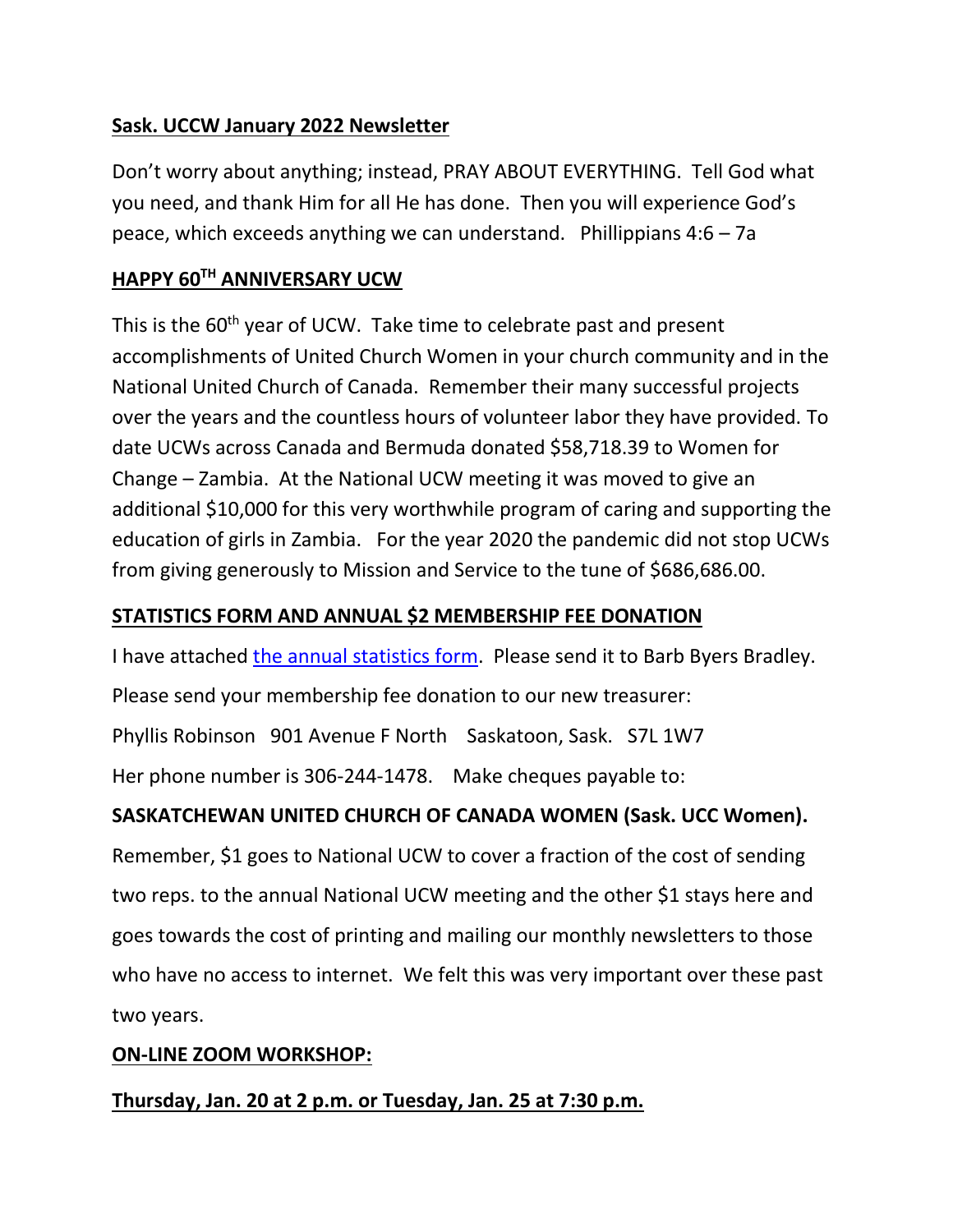Sask. UCCW is going to host an on-line workshop providing information on how to navigate and host Zoom meetings. Our new treasurer, Phyllis Robinson, has kindly offered to lead the workshop. It is FREE to anyone who is interested but you must register with her so she has an idea of how many. More workshops will be offered if there is enough interest.

Contact her by e-mail at [phyllis.r2@sasktel.net](mailto:phyllis.r2@sasktel.net) or phone 306-244-1478.

# **WOMEN'S INTER-CHURCH COUNCIL: WORLD DAY OF PRAYER**

Linda M. Ervin is again our World Day of prayer Field Rep. for Living Skies Region. Her e-mail address is [fieldrep567@wicc.org](mailto:fieldrep567@wicc.org) She can be reached by phone at 250- 493-5333 or 250-462-3998.

There are WDP field reps assigned geographically across Canada to help track down resources and add a comfort level for online matters.

There are ongoing events to provide information and help coordinators connect with other WDP services leaders. To learn more about our **WDP Festival "Day" Zoom event on January 22, 2022**, or our WDP Pray NOW 4-part series, click on this link:<https://wicc.org/get-involved/events/>

Exciting NEWS! Our 2022 full-length WDP service video is complete! To watch a three-minute demo of this inspiring recording, go to [https://wicc.org/world-day](https://wicc.org/world-day-of-prayer/how-to-participate/)[of-prayer/how-to-participate/](https://wicc.org/world-day-of-prayer/how-to-participate/) . The full-length (55 minute) video can be ordered now in DVD or USB memory stick format. Allow two weeks for mail delivery of all WDP resources. The full-length service video can be downloaded for FREE from wicc.org beginning February 1, 2022.

Cable TV options for services: please go to<https://wicc.org/get-involved/events/> to discover which communities are broadcasting our service video via cable television. You are encouraged to contact your local station to help make this a reality for your viewing area – contact [wicc@wicc.org](mailto:wicc@wicc.org) with viewing details and WICC will promote all TV opportunities.

To help keep people safe during COVID, please consider organizing a service using Zoom or Facebook Live. Another option is to move the date to spring when the